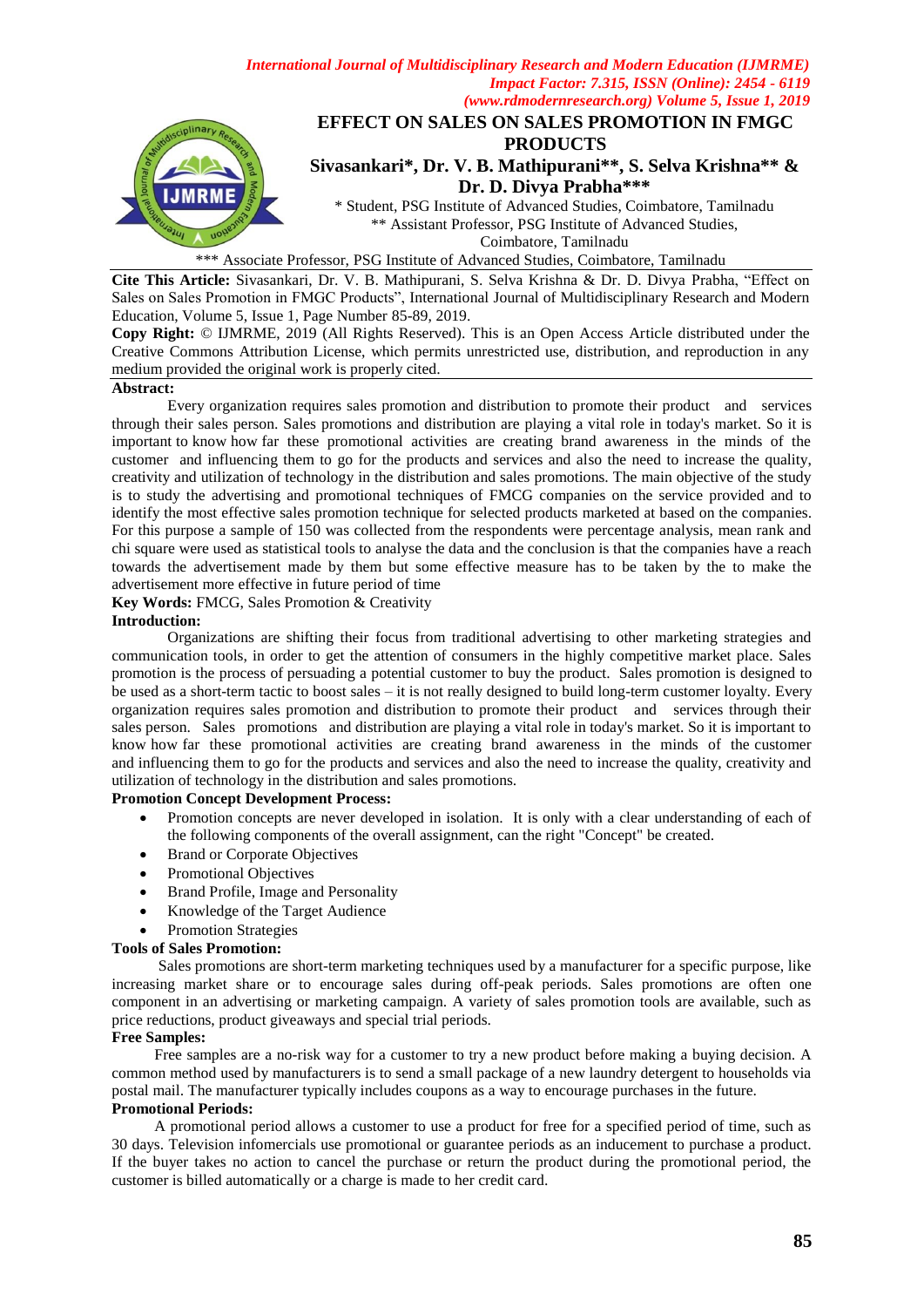### *International Journal of Multidisciplinary Research and Modern Education (IJMRME) Impact Factor: 7.315, ISSN (Online): 2454 - 6119 (www.rdmodernresearch.org) Volume 5, Issue 1, 2019*

# **Point of Purchase Displays:**

 Points of purchase displays are used in retail stores to catch the attention of a shopper. The selected products may be sale items but may also be seasonal or high-demand merchandise. The displays are built in a prominent location such as on an aisle end or at the front of the store near the entrance. The store may also place signs at the product's normal shelf locations

### **Literature Review:**

Close Finney, lacey  $\&$  sneath (2006) corporations are using events marketing in order to accomplish a variety of objective. The most common objectives are higher brand awareness, increased sales and image enhancement. Dawes (2004) A sales promotion that attracted some new users can have positive after- effect if the new users repeatedly re purchase later. However there is evidence speaking for no long term favorable effects for establishment brands . the prime reason is that price promotion most of the times attract in frequent buyers and that thesmall number of attracted new buyers has low tendency to repeat the purchase. Hellam (2005) sales promotional activities where the product in question is critical to a prospects business can be centralized on the product itself. Promotion like this could be free samples , visit to a factory, free value added training, etc. these different activities are known as intrinsic and are most direct, economical and effective approach , this because, a product makes the strongest sales pitch for itself.

## **Statement of the Problem:**

 Advertising is a part of the communication or the promotion mix. Advertising is a short-term incentive to encourage purchase of a good or service. Advertising consists of marketing activities that add to the basic value of the product or service for a limited time and directly stimulate consumer purchasing, stimulate the distributors to carry the product and/or promote the product or stimulate the effort of the sales force through sales person. Effective advertising increases the sales turnover, profits, market share and also improves the good will of the organization. This has motivated the researcher to undertake a research on the topic "A Study on Customer Perception with regard to Advertising techniques by FMCG companies

## **Objectives of the Study:**

- To study the advertising and promotional techniques of FMCG companies based on the service provided.
- To analyses the relationship between the demographic variables of the respondents and the service provided by FMCG companies.
- To identify the most effective sales promotion technique for selected products marketed at based on the companies.
- To know about the level of satisfaction of customers towards various brand.

#### **Scope of the Study:**

The study is conducted with customers of various service providers of mobile network. The study aims to analyze the various sales promotion techniques, customer perception, relationship between delivery of service FMCG companies and customer perception. It also analyses the most effective sales promotion technique for selected products marketed by the companies based on various strategies.

#### **Significance of the Study:**

Advertising deserves more serious academic attention than it sometimes receives. Like psychology, political science and economics, it deals with people and how they react to the world about them. Advertising is the most persuasive force in the world today. Firms in promoting their products through advertising spend a sizeable amount Even then only a few products are successful. Intensive survey should be conducted to unearth as to why very few people use a particular product in.

#### **Research Methodology:**

To fulfill any task, it is necessary to follow systematic method. The Methodology followed in this study is detailed here.

### **Type of Study:**

The type of the study was descriptive in nature. Descriptive studies aim at portraying accurately the attitudes or views of a particular group of people towards any situation.

# **Source of Information:**

The relevant data in the subject under study was collected from the following sources. Primary data**:** These data were collected from the customers of the store through questionnaire and interview schedule. **Sampling Design:** For the research, convenience sampling method was adopted.

**Sample Size:** Sample size is 150 and the respondents are the customers of FMCG companies.

#### **Tools for Data Collection and Analysis:**

The tools used for data analysis include, percentage analysis and chi squire test.

### **Limitations:**

- During certain time of the day, most of these outlets would be very busy with their business, as they would not encourage all these research activities.
- The Survey was limited to Coimbatore only.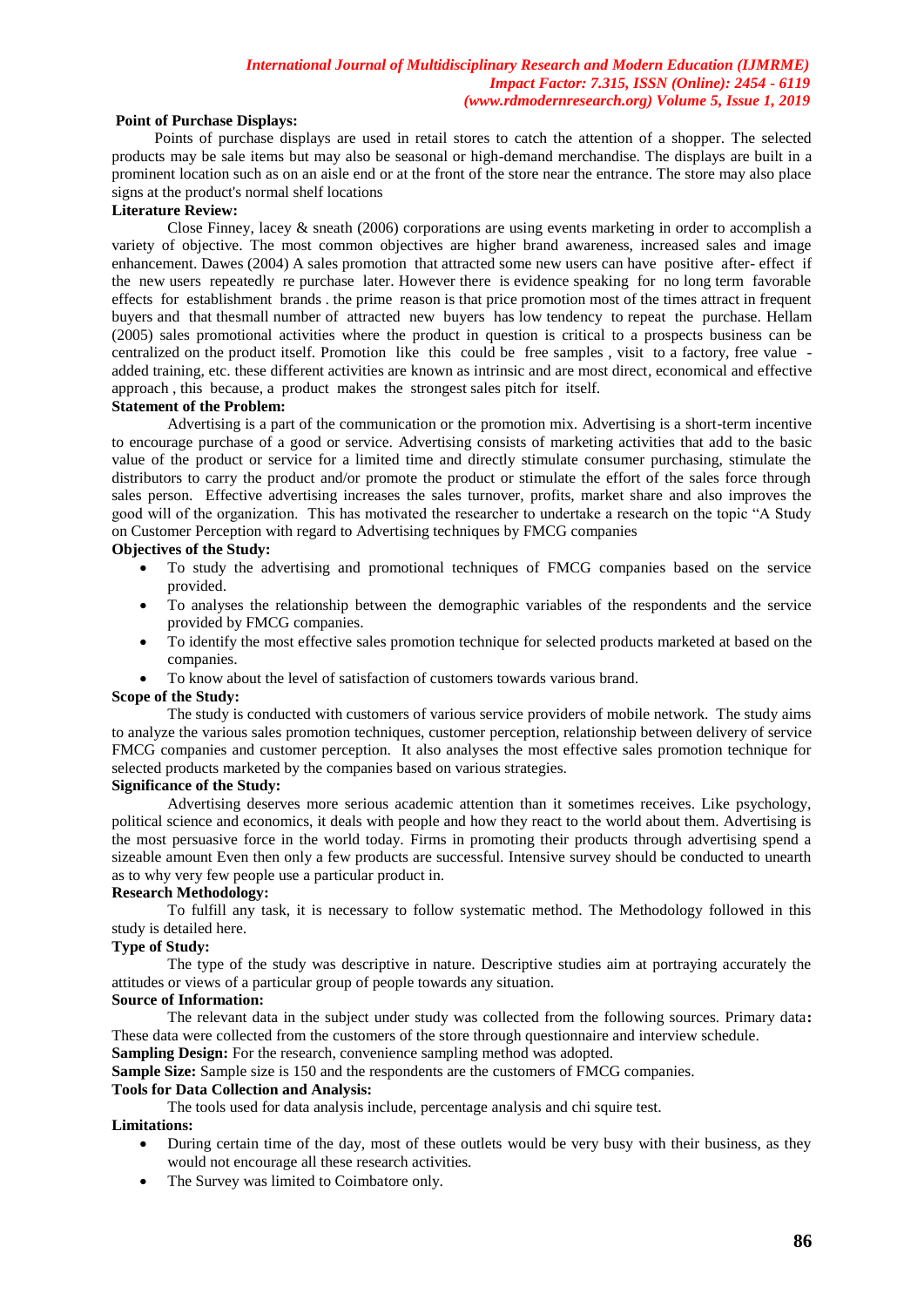## *International Journal of Multidisciplinary Research and Modern Education (IJMRME) Impact Factor: 7.315, ISSN (Online): 2454 - 6119 (www.rdmodernresearch.org) Volume 5, Issue 1, 2019*

 The respondents were less interested in answering the questionnaire as they felt that it was an interruption to their regular work.

# **Analysis and Interpretation:**

| <b>Personal Factors</b>          | <b>Particular</b>                                                                                                                                                                                                                                                                                                                                                                                                                                                                                                                                                                                                                                                                           | No. of<br><b>Respondent</b> | Percentage |  |
|----------------------------------|---------------------------------------------------------------------------------------------------------------------------------------------------------------------------------------------------------------------------------------------------------------------------------------------------------------------------------------------------------------------------------------------------------------------------------------------------------------------------------------------------------------------------------------------------------------------------------------------------------------------------------------------------------------------------------------------|-----------------------------|------------|--|
|                                  | Male                                                                                                                                                                                                                                                                                                                                                                                                                                                                                                                                                                                                                                                                                        | 52                          | 34.7       |  |
| Gender                           | 98<br>Female<br>Total<br>150<br>$21 - 30$<br>66<br>$31 - 40$<br>37<br>$41 - 50$<br>30<br>Above50<br>17<br>Total<br>150<br>Married<br>58<br>Unmarried<br>92<br>$\overline{150}$<br>Total<br>School level<br>38<br>112<br>College level<br>Total<br>150<br>Agriculturalist<br>19<br>45<br><b>Businessman</b><br>30<br>Professional<br>$\overline{35}$<br>Private Employee<br>Government Employee<br>21<br>Total<br>150<br><b>Below 10000</b><br>30<br>$\overline{29}$<br>10001-20000<br>17<br>$20001 - 30000$<br>$\overline{27}$<br>$\overline{30001} - 40000$<br>47<br>Above 40000<br>Total<br>150<br>Up to $3$ members<br>33<br>67<br>4 - 6members<br>Above 6 members<br>50<br>150<br>Total | 65.33                       |            |  |
|                                  |                                                                                                                                                                                                                                                                                                                                                                                                                                                                                                                                                                                                                                                                                             |                             | 100        |  |
|                                  |                                                                                                                                                                                                                                                                                                                                                                                                                                                                                                                                                                                                                                                                                             |                             | 44         |  |
|                                  |                                                                                                                                                                                                                                                                                                                                                                                                                                                                                                                                                                                                                                                                                             |                             | 24.7       |  |
| Age                              | Joint family<br>39<br>Nuclear family<br>111                                                                                                                                                                                                                                                                                                                                                                                                                                                                                                                                                                                                                                                 | 20                          |            |  |
|                                  |                                                                                                                                                                                                                                                                                                                                                                                                                                                                                                                                                                                                                                                                                             |                             | 11.33      |  |
|                                  |                                                                                                                                                                                                                                                                                                                                                                                                                                                                                                                                                                                                                                                                                             |                             | 100        |  |
|                                  |                                                                                                                                                                                                                                                                                                                                                                                                                                                                                                                                                                                                                                                                                             |                             | 38.7       |  |
| <b>Marital Status</b>            |                                                                                                                                                                                                                                                                                                                                                                                                                                                                                                                                                                                                                                                                                             |                             | 61.33      |  |
|                                  |                                                                                                                                                                                                                                                                                                                                                                                                                                                                                                                                                                                                                                                                                             |                             | 100        |  |
|                                  |                                                                                                                                                                                                                                                                                                                                                                                                                                                                                                                                                                                                                                                                                             |                             | 25.33      |  |
| <b>Educational Qualification</b> |                                                                                                                                                                                                                                                                                                                                                                                                                                                                                                                                                                                                                                                                                             |                             | 74.7       |  |
|                                  |                                                                                                                                                                                                                                                                                                                                                                                                                                                                                                                                                                                                                                                                                             |                             | 100        |  |
|                                  |                                                                                                                                                                                                                                                                                                                                                                                                                                                                                                                                                                                                                                                                                             |                             | 12.7       |  |
|                                  |                                                                                                                                                                                                                                                                                                                                                                                                                                                                                                                                                                                                                                                                                             |                             | 30         |  |
|                                  |                                                                                                                                                                                                                                                                                                                                                                                                                                                                                                                                                                                                                                                                                             |                             | 20         |  |
| Occupation                       |                                                                                                                                                                                                                                                                                                                                                                                                                                                                                                                                                                                                                                                                                             |                             | 23.33      |  |
|                                  |                                                                                                                                                                                                                                                                                                                                                                                                                                                                                                                                                                                                                                                                                             |                             | 14         |  |
|                                  |                                                                                                                                                                                                                                                                                                                                                                                                                                                                                                                                                                                                                                                                                             |                             | 100        |  |
|                                  |                                                                                                                                                                                                                                                                                                                                                                                                                                                                                                                                                                                                                                                                                             |                             | 20         |  |
|                                  |                                                                                                                                                                                                                                                                                                                                                                                                                                                                                                                                                                                                                                                                                             |                             | 19.33      |  |
| Income Level                     |                                                                                                                                                                                                                                                                                                                                                                                                                                                                                                                                                                                                                                                                                             |                             | 11.33      |  |
|                                  |                                                                                                                                                                                                                                                                                                                                                                                                                                                                                                                                                                                                                                                                                             |                             | 18         |  |
|                                  |                                                                                                                                                                                                                                                                                                                                                                                                                                                                                                                                                                                                                                                                                             |                             | 31.33      |  |
|                                  |                                                                                                                                                                                                                                                                                                                                                                                                                                                                                                                                                                                                                                                                                             |                             | 100        |  |
|                                  |                                                                                                                                                                                                                                                                                                                                                                                                                                                                                                                                                                                                                                                                                             |                             | 22         |  |
| No of Members in the             |                                                                                                                                                                                                                                                                                                                                                                                                                                                                                                                                                                                                                                                                                             |                             | 44.7       |  |
| Family                           |                                                                                                                                                                                                                                                                                                                                                                                                                                                                                                                                                                                                                                                                                             |                             | 33.33      |  |
|                                  |                                                                                                                                                                                                                                                                                                                                                                                                                                                                                                                                                                                                                                                                                             |                             | 100        |  |
|                                  |                                                                                                                                                                                                                                                                                                                                                                                                                                                                                                                                                                                                                                                                                             |                             | 26         |  |
| Type of Family                   |                                                                                                                                                                                                                                                                                                                                                                                                                                                                                                                                                                                                                                                                                             |                             | 74         |  |
|                                  | Total                                                                                                                                                                                                                                                                                                                                                                                                                                                                                                                                                                                                                                                                                       | 150                         | 100        |  |

#### **Interpretation:**

Out of 150 respondents 65.33% of the respondents are female and remaining 34.7% of the respondents are male. 44% of the respondents are comes under 21-30years and 24% of the respondents are 31-40 age group and 20% of respondents are 41-50 age group,11% respondents Above 50 age group. 61% of the respondents are comes unmarried and reaming 38% of the respondents Married. 74% of the respondents are comes school level educated and remaining 25% of the respondents college level educated. and 23% of the respondents are private employee, and 20% of respondents are professional,14% respondents Government employee 12% of respondents are Agriculturalist. 31% of the respondents earned Above 40000, and 20% of the respondents are earned Below 10000, and 19% of respondents are Rs10000 to Rs20000, 18% respondents earned 30000 to 40000. 11% of respondents are earned Rs 20000 to Rs30000. 44% of the respondents are 4-6 members, and 33% of the respondents are Above 6 members, and 22% of respondents are Up to 3 members. 74% of the respondents are Nuclear family, and 26% of the respondents are Joint family.

| <b>Particular</b>         | <b>No. of Respondents</b> | Percentage |
|---------------------------|---------------------------|------------|
| News papers and magazines | 30                        |            |
| FM radio                  | 22                        | 14.7       |
| Television                | 35                        | 23.33      |
| Internet                  | 19                        | 12.7       |
| Cell phone                | 20                        | 13.33      |
| Others specify            |                           |            |

### **Classification of Respondents according to Advertisement Status Respondents:**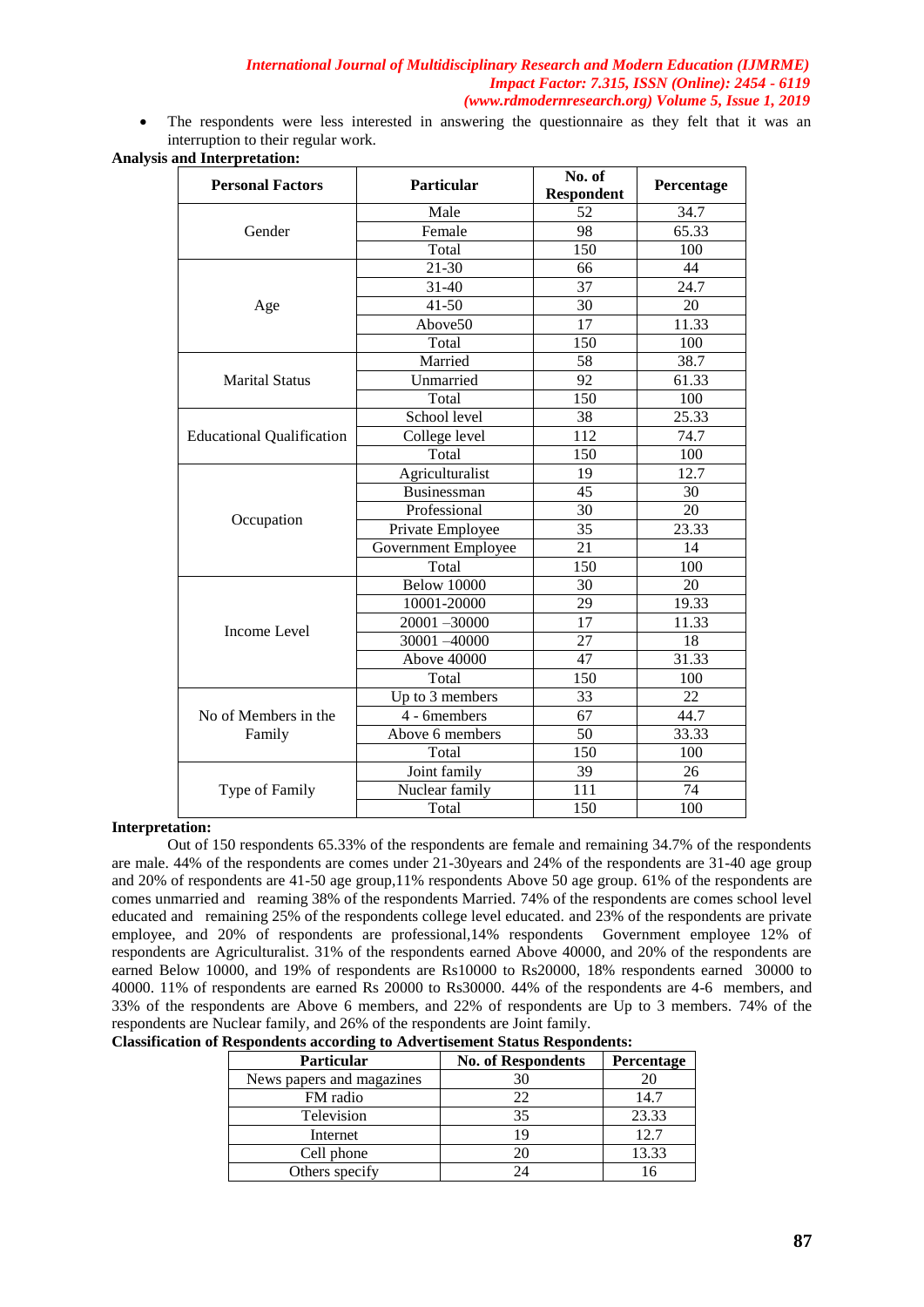### **Inference:**

The above table shows that 23% of respondents by Television, 20% of the respondents by News papers and magazines, and 16% of the respondents by others specify 14% respondents by FM radio, and 13% respondents by Cell phone 12% respondents by Internet.

Total 150 100

|  | <b>Classification of Respondents according to Advertisement related Respondents:</b> |
|--|--------------------------------------------------------------------------------------|
|  |                                                                                      |

| <b>Particular</b>                                | <b>No. of Respondents</b> | <b>Percentage</b> |
|--------------------------------------------------|---------------------------|-------------------|
| Create an awareness of the cause and product     |                           |                   |
| Create and maintain brand loyalty and price deal | 39                        |                   |
| Encourage the buyers to support good cause       | $26 -$                    |                   |
| Other if any (specify)                           |                           | 34                |
| Total                                            |                           |                   |

#### **Inference:**

The above table shows that 34% of respondents by Others, 26% of the respondents by Create and maintain brand loyalty and price deal, and 22%of the respondents by Create an awareness of the cause and products , 17% respondents by Encourage the buyers to support good cause.

### **Classification of Respondents of Commercial Source:**

| <b>Commercial Source</b> | Mean   | <b>Std Deviation</b> | Rank |
|--------------------------|--------|----------------------|------|
| Advertisement            | 2.3333 | 1.20773              |      |
| Salesperson              | 2.4867 | 1.03455              |      |
| <b>Dealers</b>           | 2.6333 | 1.07076              |      |
| Packing                  | 2.48   | -10957               |      |

#### **Interpretation:**

From the above table by considering Mean value we should conclude that 2.6333 of respondents are influenced by the source dealers, 2.4867 of respondents are influenced by the source sales promotion, 2.4800 of respondents are influenced by the source packing, 2.3333 of respondents are influenced by the source advertisement. Majority of the respondents (2.633) of respondents are influenced by the source.

### **Chi-Squre Analysis:**

**Relationship between Gender and Family Income:**

| <b>Monthly Income</b><br>Gender | <b>Below</b><br>10000 | <b>Rs</b> 10001-Rs<br>20000 | <b>Rs 20001-Rs</b><br>30000 | <b>Rs</b> 30001-<br><b>Rs</b> 40000 | Above<br>400000 | <b>Total</b> |
|---------------------------------|-----------------------|-----------------------------|-----------------------------|-------------------------------------|-----------------|--------------|
| Male                            |                       |                             |                             | 14                                  | 01              | 45           |
| Female                          |                       | 50                          |                             | 23                                  | 05              | 105          |
| Total                           |                       | 63                          | 27                          | 37                                  | 06              | 150          |

### **Inference:**

In the above table, the calculate value is greater than the table value. Hence the null hypothesis is rejected it is founded that there is a significant relationship between gender and preference of monthly income.

Table value = 9.488 for degrees of freedom and 5% level of significance

Calculator value  $= 10.22$ 

As calculator value > table value the null hypothesis is rejected.

Therefore, it is that there is a significant relationship between gender and monthly income **Findings:**

- 65% of the respondents are female.
- 44% of the respondents are coming under 21-30years of age.
- FMCG companies 74% of the respondents have completed their school level
- % of the respondents are Business man.
- 31% of the respondents earned Above 40000.

#### **Suggestions:**

- Consumers prefer to get value added offers in the form of additional quantity of the same product they buy as incentives. Bonus pack schemes can be used more effectively than fkee gifts and compliments.
- Coupon distribution system should be streamlined, as consumers mostly prefer to get them through newspapers and magazines.
- Marketers may use Price-off or discount strategy to achieve the short-term objectives of promotion like brand switching, trial purchase, and stockpiling ahead of other schemes.
- The long-term effectiveness of sales promotion is very limited. Sales promotion does not lead to repeat buying or create brand loyalty in a satisfactory manner. It may be used as a short-term measure to reduce inventory or ward off competition.
- Sales promotion is more effective in the case of non-food categories like detergent, toothpaste, etc. These items can be more frequently promoted.